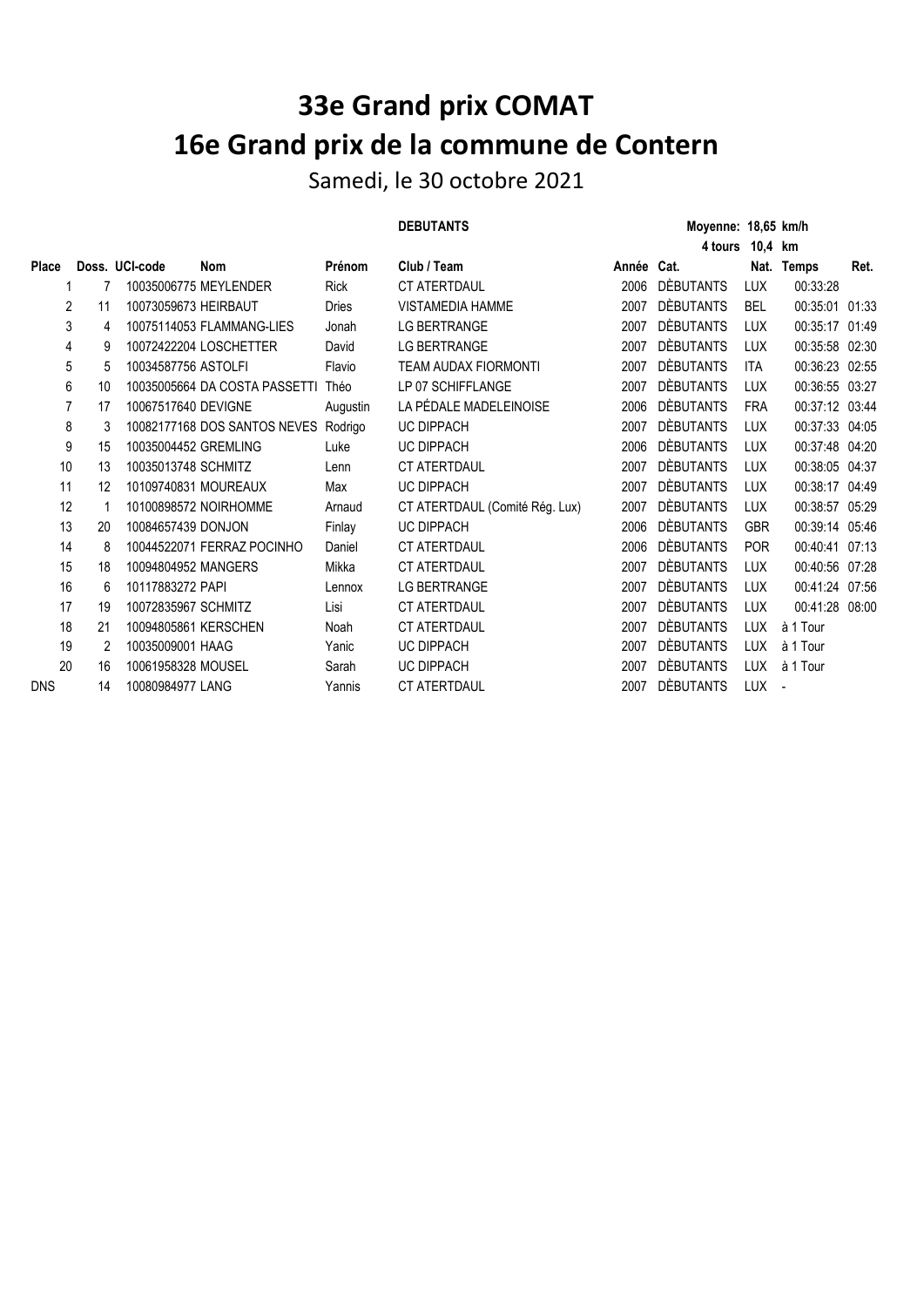|              |                     |                       |                           |               | <b>JUNIORS</b>                     |            | Moyenne:       |            | 20,13 km/h     |      |
|--------------|---------------------|-----------------------|---------------------------|---------------|------------------------------------|------------|----------------|------------|----------------|------|
|              |                     |                       |                           |               |                                    |            | 5 tours        | 13         | km             |      |
| <b>Place</b> |                     | Doss. UCI-code        | <b>Nom</b>                | Prénom        | Club / Team                        | Année Cat. |                |            | Nat. Temps     | Ret. |
|              | 7<br>1              | 10056008184 SEEMAN    |                           | Adam          | <b>TJ STADION LOUNY</b>            |            | 2004 JUNIORS   | CZE        | 00:38:45       |      |
|              | $\overline{2}$<br>1 | 10065066065 DE MOYER  |                           | Kenay         | ACROG-TORMANS BALEN BC             |            | 2004 JUNIORS   | <b>BEL</b> | 00:39:11 00:26 |      |
|              | 3<br>2              | 10036400848 KUSCHLA   |                           | Silas         | <b>WAC TEAM</b>                    | 2004       | <b>JUNIORS</b> | <b>GER</b> | 00:39:23 00:38 |      |
|              | 4<br>10             | 10047374073 HOJKA     |                           | Frantisek     | <b>EXPRES CZ TUFO Kolin</b>        |            | 2005 JUNIORS   | CZE        | 00:39:36 00:51 |      |
|              | $\sqrt{5}$<br>5     | 10065120326 URKENS    |                           | Ferre         | VZW KONINKLIJKE STOEMPERSCLUB      | 2005       | <b>JUNIORS</b> | <b>BEL</b> | 00:39:36       |      |
|              | 6<br>15             | 10072744526 DHONDT    |                           | Robbe         | <b>BIKE ADVICE</b>                 | 2004       | <b>JUNIORS</b> | <b>BEL</b> | 00:39:37 00:52 |      |
|              | $\overline{7}$<br>3 | 10047308803 CERNY     |                           | Patrik        | EXPRES CZ TUFO KOLIN               | 2004       | <b>JUNIORS</b> | CZE        | 00:39:49 01:04 |      |
|              | 8<br>9              | 10065066671 GEVAERT   |                           | Miles         | TOMABEL INOFEC CYCLING TEAM        | 2004       | <b>JUNIORS</b> | <b>BEL</b> | 00:39:58 01:13 |      |
|              | 9<br>8              | 10056761148 LOETE     |                           | Hyppolyte     | <b>ES ARQUES Team Cross AXOCAP</b> |            | 2005 JUNIORS   | <b>FRA</b> | 00:40:44 01:59 |      |
| 10           | 22                  | 10066496413 TRAVERT   |                           | Paul          | NEUVES MAISON CYCLISME             | 2004       | <b>JUNIORS</b> | <b>FRA</b> | 00:41:08 02:23 |      |
| 11           | 6                   |                       | 10089840976 MARCHAND      | Robbe         | CYCLOCROSSTEAM MJWOOD              |            | 2005 JUNIORS   | <b>BEL</b> | 00:41:24 02:39 |      |
| 12           | 20                  | 10067634949 MATHIEU   |                           | Paul          | AMICALE CYCLISTE BISONTINE         | 2004       | <b>JUNIORS</b> | <b>FRA</b> | 00:41:27 02:42 |      |
| 13           | 34                  | 10035003341 BERNS     |                           | Mats          | <b>UC DIPPACH</b>                  |            | 2005 JUNIORS   | <b>LUX</b> | 00:41:30 02:45 |      |
| 14           | 23                  | 10036479155 ROTTMANN  |                           |               | Jonathan Mall RC VICTORIA NEHEIM   | 2004       | <b>JUNIORS</b> | <b>GER</b> | 00:41:49 03:04 |      |
| 15           | 11                  | 10065094256 HEIRBAUT  |                           | Toon          | <b>VISTAMEDIA HAMME</b>            | 2005       | <b>JUNIORS</b> | <b>BE</b>  | 00:41:50 03:05 |      |
| 16           | 12                  | 10065067580 MOREELS   |                           | <b>kILIAN</b> | AA DRINK YOUNG LIONS               | 2004       | <b>JUNIORS</b> | <b>BEL</b> | 00:41:50       |      |
| 17           | 26                  | 10034997782 BERTON    |                           | Noa           | CT ATERTDAUL                       | 2005       | <b>JUNIORS</b> | <b>LUX</b> | 00:41:53 03:08 |      |
| 18           | 30                  | 10035003846 URY       |                           | Fynn          | <b>CT ATERTDAUL</b>                | 2005       | <b>JUNIORS</b> | <b>LUX</b> | 00:42:10 03:25 |      |
| 19           | 16                  | 10065052123 D'HOUST   |                           | Yani          | BIKE ADVICE CYCLING TEAM           | 2004       | <b>JUNIORS</b> | <b>BEL</b> | 00:43:02 04:17 |      |
| 20           | 14                  |                       | 10065075866 VAN SPEYBROEK | Matti         | ACROG-TORMANS BALEN BC             | 2004       | <b>JUNIORS</b> | <b>BEL</b> | 00:43:26 04:41 |      |
| 21           | 31                  |                       | 10059629621 VAN LELYVELD  | Juan          | <b>HIR SCHUTTRANGE</b>             | 2004       | <b>JUNIORS</b> | <b>LUX</b> | 00:43:26       |      |
| 22           | 21                  | 10097730009 PHILIBERT |                           | Emilien       | ARDENNE MÉTROPOLE NOUVION CYC      | 2004       | <b>JUNIORS</b> | <b>FRA</b> | 00:45:05 06:20 |      |
| 23           | 28                  | 10092314274 LUTGEN    |                           | Jim           | CT ATERTDAUL                       | 2004       | <b>JUNIORS</b> | <b>LUX</b> | 00:45:21 06:36 |      |
| 24           | 25                  | 10053103541 FOLEY     |                           | Jack          | UC DIPPACH                         | 2005       | <b>JUNIORS</b> | <b>IRL</b> | 00:45:52 07:07 |      |
| 25           | 36                  | 10035016879 VLAD      |                           |               | Andru-George SAF ZEISSENG          | 2004       | <b>JUNIORS</b> | ROU        | 00:46:13 07:28 |      |
| 26           | 27                  | 10095860232 KERRENS   |                           | Alex          | <b>CT ATERTDAUL</b>                | 2005       | <b>JUNIORS</b> | <b>LUX</b> | 00:46:40 07:55 |      |
| 27           | 32                  | 10035006270 KIESGEN   |                           | Jimmy         | LP 07 SCHIFFLANGE                  | 2005       | <b>JUNIORS</b> | <b>LUX</b> | 00:47:46 09:01 |      |
| 28           | 29                  |                       | 10035014354 STROESSER     | Jonas         | CT ATERTDAUL                       | 2005       | <b>JUNIORS</b> |            | LUX à 1 Tour   |      |
| 29           | 33                  | 10077198745 MASCOLO   |                           | Valerio       | SAF ZEISSENG                       | 2005       | <b>JUNIORS</b> |            | LUX à 1 Tour   |      |
| 30           | 17                  | 10080167450 SPIES     |                           | Diego         | CRABBE TOITURES - CC CHEVIGNY      | 2005       | <b>JUNIORS</b> |            | BEL à 1 Tour   |      |
| 31           | 18                  | 10065058890 LENAERS   |                           | Milan         | CT LUC WALLAYS JONGE RENNERS R     | 2004       | <b>JUNIORS</b> |            | BEL à 1 Tour   |      |
| 32           | 35                  | 10121884524 MANGEN    |                           | Joe Tim       | <b>UC DIPPACH</b>                  | 2005       | <b>JUNIORS</b> |            | LUX à 1 Tour   |      |
| <b>DNF</b>   | 19                  |                       | 10065110828 UYTTERHOEVEN  | Mike          | <b>IKO - CRELAN</b>                | 2005       | <b>JUNIORS</b> | BEL -      |                |      |
| <b>DNS</b>   | 4                   | 10065060409 BAUWENS   |                           | Senne         | CT KEUKENS BUYSSE KNESSELARE       | 2004       | <b>JUNIORS</b> | BEL -      |                |      |
| <b>DNS</b>   | 24                  | 10051802630 HARIG     |                           | Tim           | <b>RV FREIWEG SERRIG</b>           |            | 2004 JUNIORS   | GER -      |                |      |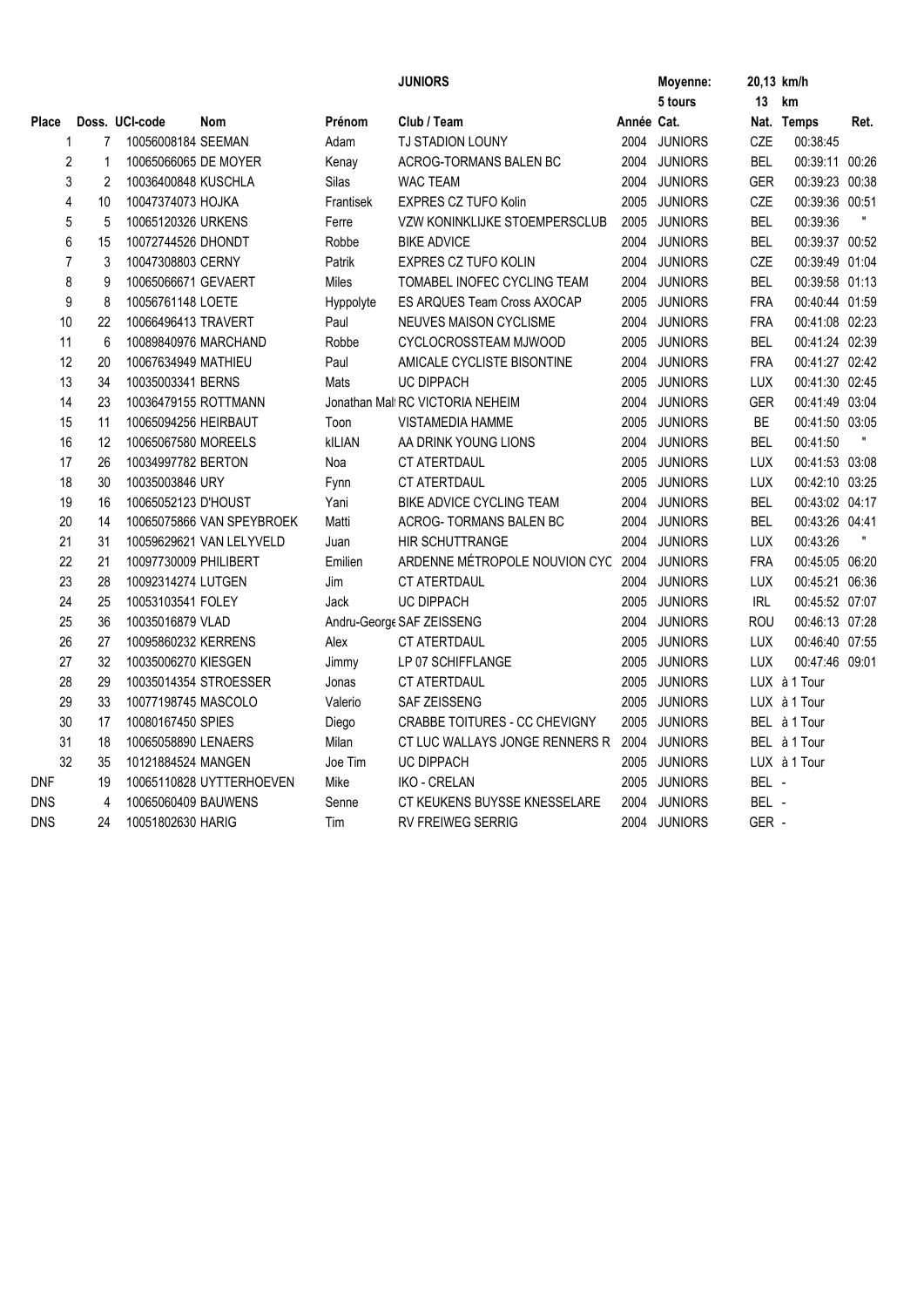|                |                      |                       |                            |               | <b>DAMES</b>                                              | Moyenne:         |            | 17,57 km/h     |      |
|----------------|----------------------|-----------------------|----------------------------|---------------|-----------------------------------------------------------|------------------|------------|----------------|------|
|                |                      |                       |                            |               |                                                           | 5 tours          | 13         | km             |      |
| <b>Place</b>   |                      | Doss. UCI-code        | Nom                        | Prénom        | Club / Team                                               | Cat.             |            | Nat. Temps     | Ret. |
| 1              | 53                   |                       | 10034998489 SCHREIBER*     | Marie         | BC BALEN TORMANS CYCLO CROSS TEAM                         | <b>ESPOIRS</b>   | <b>LUX</b> | 00:44:24       |      |
|                | $\overline{c}$<br>62 |                       | 10107445567 BASTIAENSSEN   | Fauve         | BNS TECHNICS-GROEP T.O.M.                                 | <b>ELITE</b>     | <b>BEL</b> | 00:44:33 00:09 |      |
|                | 3<br>51              |                       | 10010611780 VERHOEVEN      | Suzanne       | VONDELMOLEN - DE CEUSTER CYCLING TEAM                     | <b>ELITE</b>     | <b>BEL</b> | 00:46:03 01:39 |      |
| $\overline{4}$ | 57                   |                       | 10005767541 VERHESTRAETEN  | Karen         | <b>IKO - CRELAN</b>                                       | <b>ELITE</b>     | <b>BEL</b> | 00:46:16 01:52 |      |
|                | 5<br>55              | 10011141442 PEETERS   |                            | Jinse         | PROXIMUS - ALPHAMOTORHOMES - DOLTCINI CT                  | <b>ELITE</b>     | <b>BEL</b> | 00:46:22 01:58 |      |
| 6              | 86                   | 10007951253 KLEIN     |                            | Isabelle      | CT TOPROAD ROESERBANN                                     | <b>ELITE</b>     | <b>LUX</b> | 00:46:32 02:08 |      |
| $\overline{7}$ | 88                   | 10022774368 GORT*     |                            | Femke         | BNS TECHNICS-GROEP T.O.M.                                 | <b>ESPOIRS</b>   | <b>NED</b> | 00:46:39 02:15 |      |
| 8              | 56                   |                       | 10059787750 VAN SINAEY**   | Xaydee        | ACROG-TORMANS BALEN BC                                    | <b>JUNIORS</b>   | <b>BEL</b> | 00:47:09 02:45 |      |
| 9              | 52                   |                       | 10009126266 VERDONSCHOT    | Laura         | PAUWELS SAUZEN - BINGOAL                                  | <b>ELITE</b>     | <b>BEL</b> | 00:47:25 03:01 |      |
| 10             | 77                   | 10010996447 MULLER    |                            | Cyriane       | <b>CC SARREBOURGEOIS</b>                                  | <b>ELITE</b>     | <b>FRA</b> | 00:47:36 03:12 |      |
| 11             | 85                   | 10035015970 BERTON*   |                            | Nina          | CT ATERTDAUL ANDY SCHLECK-CP NVST-IMMO LOSCH              | <b>ESPOIRS</b>   | <b>LUX</b> | 00:48:54 04:30 |      |
| 12             | 64                   | 10067517438 DEVIGNE*  |                            | Camille       | LA PÉDALE MADELEINOISE                                    | <b>ESPOIRS</b>   | <b>FRA</b> | 00:49:54 05:30 |      |
| 13             | 54                   |                       | 10003289694 VANDERBEKEN    | Joyce         | <b>BIKE ADVICE CT</b>                                     | <b>ELITE</b>     | <b>BEL</b> | 00:50:09 05:45 |      |
| 14             | 68                   | 10023392643 KUIJPER*  |                            | Elodie        | <b>INDIVIDUEL</b>                                         | <b>ESPOIRS</b>   | <b>NED</b> | 00:50:38 06:14 |      |
| 15             | 90                   |                       | 10009859022 VAN DER BURG   | Esther        | PROXIMUS - ALPHAMOTORHOMES - DOLTCINI CT                  | <b>ELITE</b>     | <b>NED</b> | 00:50:45 06:21 |      |
| 16             | 74                   | 10015518364 DEFOUR    |                            | Lara          | MULTUM ACCOUNTANTS UCI TEAM                               | <b>ELITE</b>     | <b>BEL</b> | 00:50:46 06:22 |      |
| 17             | 81                   |                       | 10023876431 PERRYMAN*      | Amy           | MONTEZUMA'S RACE TEAM                                     | <b>ESPOIRS</b>   | <b>GBR</b> | 00:50:53 06:29 |      |
| 18             | 65                   |                       | 10064952594 ZWAENEPOE*     | Tessa         | PROXIMUS - ALPHAMOTORHOMES - DOLTCINI CT                  | <b>ESPOIRS</b>   | <b>BEL</b> | 00:51:19 06:55 |      |
| 19             | 69                   | 10071437854 KIEKENS** |                            | Cleo          | ACROG TORMANS BALEN BC                                    | <b>JUNIORS</b>   | <b>BEL</b> | 00:51:25 07:01 |      |
| 20             | 76                   | 10066515510 MARASCO** |                            | Margot        | CANNER 3 FRONTIERES VTT                                   | <b>JUNIORS</b>   | <b>FRA</b> | 00:51:34 07:10 |      |
| 21             | 73                   |                       | 10117949758 BREUGELMANS    | Rosanne       | BNS TECHNICS-GROEP T.O.M.                                 | <b>ELITE</b>     | <b>BEL</b> | 00:51:41 07:17 |      |
| 22             | 79                   | 10066773770 ZEIMETH*  |                            | Marie         | ROUSSY BIKE CLUB                                          | <b>ESPOIRS</b>   | <b>FRA</b> | 00:51:59 07:35 |      |
| 23             | 87                   | 10084449901 BARTHELS* |                            | Maïté         | LP 07 SCHIFFLANGE ANDY SCHLECK-CP NVST-IMMO LOSCI ESPOIRS |                  | <b>LUX</b> | 00:52:30 08:06 |      |
| 24             | 80                   | 10066711227 JUNG*     |                            | Rosine        | <b>UC ETTANGE</b>                                         | <b>ESPOIRS</b>   | <b>FRA</b> | 00:52:44 08:20 |      |
| 25             | 84                   | 10064818818 SCHMITZ** |                            | Anouk         | <b>CT ATERTDAUL</b>                                       | <b>DEBUTANTS</b> | <b>LUX</b> | 00:52:44       |      |
| 26             | 61                   |                       | 10116697549 DE KEERSMAEKER | Audrey        | STARCASINO CX TEAM                                        | <b>ELITE</b>     | <b>BEL</b> | 00:52:58 08:34 |      |
| 27             | 59                   |                       | 10047421866 DOSTALOVA *    | Anna          | Cyklo klub PRACHATICE                                     | <b>ESPOIRS</b>   | CZE        | 00:53:02 08:38 |      |
| 28             | 78                   |                       | 10072159694 RODRIGUEZ*     | Maéva         | EC CHÂTEAU-THIERRY                                        | <b>ESPOIRS</b>   | <b>FRA</b> | 00:54:05 09:41 |      |
| 29             | 70                   |                       | 10014850983 ROMBOUTS*      | Tine          | ACROG TORMANS BALEN BC                                    | <b>ESPOIRS</b>   | <b>BEL</b> | 00:54:35 10:11 |      |
| 30             | 67                   |                       | 10096078581 BARTHELS**     | Layla         | LP 07 SCHIFFLANGE                                         | <b>DEBUTANTS</b> | <b>LUX</b> | 00:55:40 11:16 |      |
| 31             | 72                   |                       | 10098968979 HENDRICKX**    | <b>Sterre</b> | ACROG-TORMANS BALEN BC                                    | <b>JUNIORS</b>   |            | BEL à 1 Tour   |      |
| 32             | 71                   | 10070905061 HUS**     |                            | Evelien       | ACROG-TORMANS BALEN BC                                    | <b>JUNIORS</b>   |            | BEL à 1 Tour   |      |
| DNF            | 75                   | 10065121538 SAS**     |                            | Lore          | ACROG TORMANS BALEN BC                                    | <b>JUNIORS</b>   | BEL -      |                |      |
| <b>DNF</b>     | 89                   |                       | 10008990264 VAN ANROOIJ    | Lindy         | PROXIMUS - ALPHAMOTORHOMES - DOLTCINI CT                  | <b>ELITE</b>     | NED -      |                |      |
| <b>DNS</b>     | 58                   | 10023934530 MANLEY*   |                            | Abbie         | MONTEZUMA'S RACE TEAM                                     | <b>ESPOIRS</b>   | GBR -      |                |      |
| <b>DNS</b>     | 60                   | 10099462063 MURPHY**  |                            | Niamh         | MONTEZUMA'S RACE TEAM                                     | <b>JUNIORS</b>   | GBR -      |                |      |
| <b>DNS</b>     | 63                   | 10108216214 COOPER**  |                            |               | Madeline Gra MONTEZUMA'S RACE TEAM                        | <b>JUNIORS</b>   | GBR -      |                |      |
| <b>DNS</b>     | 66                   |                       | 10059232729 MANSFIELD*     |               | Charlotte Rutl MONTEZUMA'S RACE TEAM                      | <b>ESPOIRS</b>   | GBR -      |                |      |
|                |                      |                       | 10009126165 SCHWAGER       |               |                                                           |                  |            |                |      |
| <b>DNS</b>     | 82                   |                       |                            | Mara          | LP MUHLENBACH                                             | <b>ELITE</b>     | GER -      |                |      |
| <b>DNS</b>     | 83                   |                       | 10015540592 STEFFENHAGEN   | Diana         | <b>RSV SEEHEIM</b>                                        | <b>ELITE</b>     | GER -      |                |      |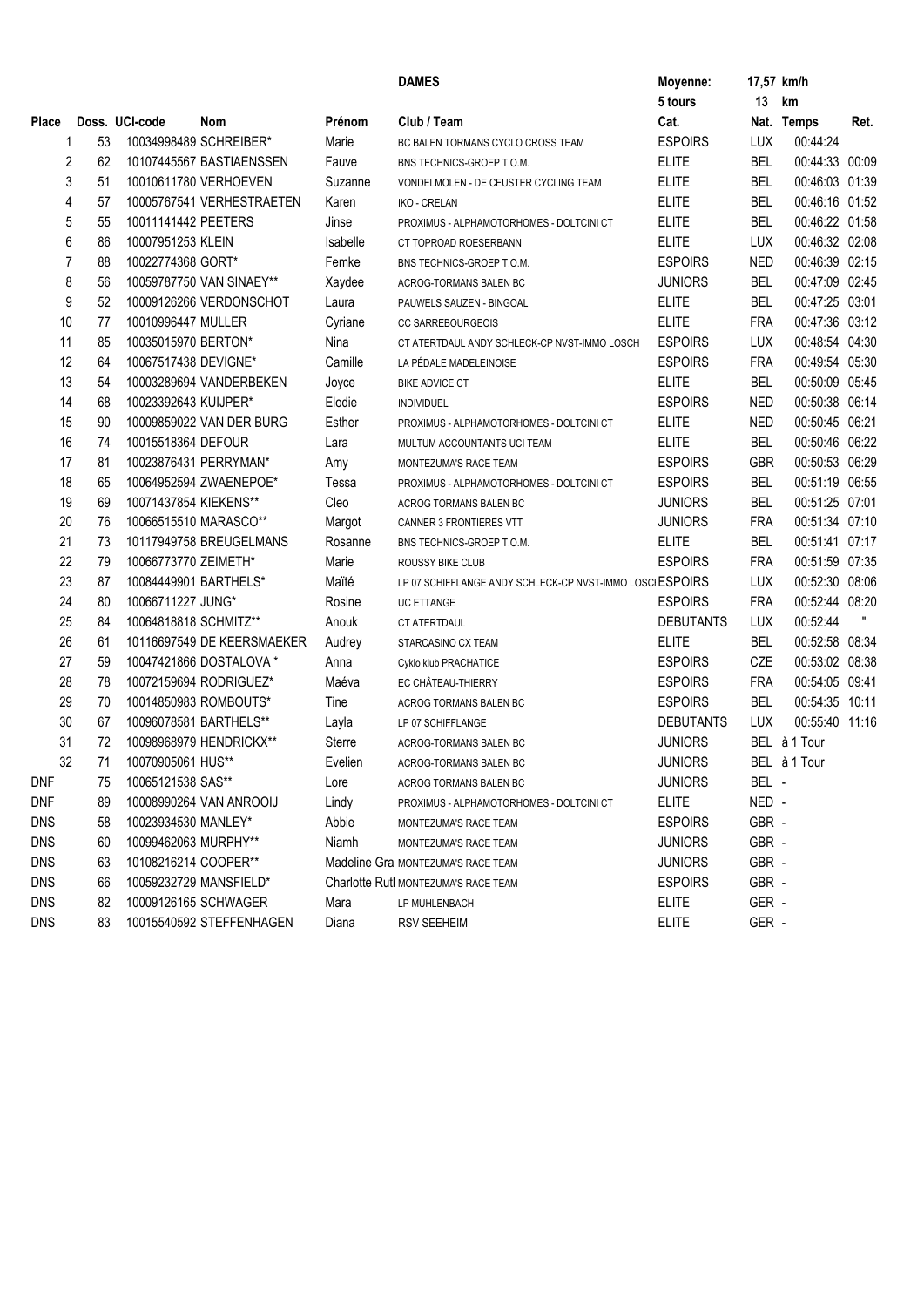|              |    |                          |                              |          | <b>ELITE/ESPOIRS</b>                     |       | Moyenne: 20,97 km/h |            |                |      |
|--------------|----|--------------------------|------------------------------|----------|------------------------------------------|-------|---------------------|------------|----------------|------|
|              |    |                          |                              |          |                                          |       | 8 tours 20,8 km     |            |                |      |
| <b>Place</b> |    | Doss. UCI-code           | Nom                          | Prénom   | Club / Team                              | Année | Cat.                |            | Nat. Temps     | Ret. |
| 1            |    | 2 10009004715            | <b>ORTS</b>                  | Felipe   | <b>BURGOS BH</b>                         | 1995  | ME                  | <b>ESP</b> | 00:59:30       |      |
| 2            |    | 3 10009360884            | <b>LOOCKX</b>                | Lander   | CX TEAM DESCHACHT - GROUP HENS - MA 1997 |       | ME                  | <b>BEL</b> | 00:59:49 00:19 |      |
| 3            |    | 1 10008632273            | <b>AERTS</b>                 | Thijs    | TELENET BALOISE LIONS                    | 1996  | ME                  | <b>BEL</b> | 01:00:22 00:52 |      |
| 4            |    | 13 10003356180           | <b>WEBER</b>                 | Sascha   | TREK-VAUDE                               | 1988  | ME                  | <b>GER</b> | 01:00:31 01:01 |      |
| 5            |    | 6 10065005542            | HUYBS*                       | Ward     | <b>BALOISE TREK LIONS</b>                | 2002  | <b>MU</b>           | <b>BEL</b> | 01:00:32 01:02 |      |
| 6            |    | 10 10010956435           | <b>BECKAERT</b>              | Yentl    | <b>BALOISE TREK LIONS</b>                | 1999  | ME                  | <b>BEL</b> | 01:00:45 01:15 |      |
| 7            |    | 5 10068086405            | THOMAS*                      | Theo     | TORMANS CYCLO CROSS TEAM                 | 2001  | <b>MU</b>           | <b>FRA</b> | 01:01:22 01:52 |      |
| 8            |    | 30 10016393182           | DE VET*                      | Sander   | CRABBE TOITURES - CC CHEVIGNY            | 2000  | <b>MU</b>           | <b>BEL</b> | 01:01:33 02:03 |      |
| 9            |    | 4 10002769231            | <b>CHAINEL</b>               | Steve    | <b>CROSS TEAM LEGENDRE</b>               | 1983  | ME                  | <b>FRA</b> | 01:01:50 02:20 |      |
| 10           |    | 46 10067509253           | GABRIEL*                     | Timothé  | <b>CROSS TEAM SCHWENHEIM</b>             | 2002  | <b>MU</b>           | <b>FRA</b> | 01:02:03 02:33 |      |
| 11           |    | 40 10009523057           | <b>VERHEYEN</b>              | Thomas   | WIELERCLUB STEEDS VOORAAN V.Z.W.         | 1997  | ME                  | <b>BEL</b> | 01:02:11 02:41 |      |
| 12           |    | 11 10009768587           |                              |          |                                          | 1998  | ME                  | <b>BEL</b> | 01:02:25 02:55 |      |
|              |    |                          | <b>ROMBOUTS</b>              | Seppe    | ACROG TORMANS BALEN BC                   |       |                     |            |                |      |
| 13           |    | 26 10015522105           | <b>SIEMONS</b>               | Julian   | VAN DEN PLAS - HEPA CYCLING TEAM         | 1991  | ME                  | <b>BEL</b> | 01:02:31 03:01 |      |
| 14           |    | 25 10010956334           | <b>VRACHTEN</b>              | Arne     | <b>ACROG TORMANS BALEN BC</b>            | 1999  | ME                  | <b>BEL</b> | 01:02:37 03:07 |      |
| 15           |    | 12 10007996016           | PHILIBERT                    | Aurélien | ARDENNES CROSS TEAM GECIBAT              | 1995  | ME                  | <b>FRA</b> | 01:02:38 03:08 |      |
| 16           |    | 29 10016419858           | HORNY*                       | Clément  | BH WALLONIE MTB Team                     | 2000  | <b>MU</b>           | <b>BEL</b> | 01:03:03 03:33 |      |
| 17           |    | 28 10016350241           | BELLENS*                     | Jarno    | ACROG TORMANS BALEN BC                   | 2000  | <b>MU</b>           | <b>BEL</b> | 01:03:21 03:51 |      |
| 18           |    | 76 10008625405           | <b>VAN DIJKE</b>             | Koen     | TWC HET SNELLE WIEL                      | 1996  | ME                  | <b>NLD</b> | 01:03:24 03:54 |      |
| 19           |    | 50 10011080818           | <b>REMONDET</b>              | Valentin | Team PODIOCOM CC                         | 1999  | ME                  | <b>FRA</b> | 01:03:27 03:57 |      |
| 20           |    | 20 10064979472           | BAERS*                       | Arne     | CALLANT-DOLTCINI                         | 2002  | <b>MU</b>           | <b>BEL</b> | 01:03:36 04:06 |      |
| 21           |    | 9 10023503989            | HULA*                        | Robert   | EXPRES CZ TUFO KOLIN                     | 2000  | <b>MU</b>           | CZE        | 01:03:39 04:09 |      |
| 22           |    | 18 10064974422           | BELMANS*                     | Lennert  | <b>IKO-CRELAN</b>                        | 2002  | <b>MU</b>           | <b>BEL</b> | 01:03:45 04:15 |      |
| 23           |    | 49 10023530059           | <b>MARASCO</b>               | Lorenzo  | TEAM MACADAM'S COWBOYS / SEBMOTOB        | 1998  | ME                  | <b>FRA</b> | 01:03:50 04:20 |      |
| 24           |    | 43 10092747542           | FIALA*                       | Matyas   | ?EZ CT TÁBOR                             | 2003  | <b>MU</b>           | CZE        | 01:04:26 04:56 |      |
| 25           |    | 73 10016519181           | PRIES*                       | Cédric   | VC SCHENGEN LEOPARD PRO CYCLING          | 2000  | <b>MU</b>           | <b>LUX</b> | 01:04:35 05:05 |      |
| 26           |    | 17 10023478933           | RIMAN*                       | Jakub    | TJ AS ML. BOLESLAV                       | 2000  | <b>MU</b>           | CZE        | 01:04:39 05:09 |      |
| 27           |    | 16 10023938065           | COUZENS*                     |          | Thomas Harry MONTEZUMA'S RACE TEAM       | 2001  | <b>MU</b>           | <b>GBR</b> | 01:04:54 05:24 |      |
| 28           |    | 21 10023508841           | <b>BECKINGSALE*</b>          | Joseph   | MONTEZUMA'S RACE TEAM                    | 2000  | <b>MU</b>           | <b>GBR</b> | 01:05:05 05:35 |      |
| 29           |    | 61 10015333155           | <b>KOCKELMANN</b>            | Raphaël  | CCI DIFFERDANGE LVIV CONTINENTAL CY(1999 |       | ME                  | <b>LUX</b> | 01:05:14 05:44 |      |
|              |    |                          |                              |          |                                          |       |                     |            |                |      |
| 30           |    | 69 10007064008           | <b>THILTGES</b>              | Scott    | <b>LG ALZINGEN</b>                       | 1992  | ME                  | <b>LUX</b> | 01:05:31 06:01 |      |
| 31           |    | 77 10022437801           | MARD*                        | Filip    | <b>KIA CYCLING TEAM</b>                  | 2003  | <b>MU</b>           | <b>SWE</b> | 01:05:49 06:19 |      |
| 32           |    | 7 10068079533            | JOT*                         | Hugo     | ARDENNES CROSS TEAM GECIBAT              | 2001  | <b>MU</b>           | <b>FRA</b> | 01:06:13 06:43 |      |
| 33           |    | 41 10077450743           | GEERAERTS*                   | Ferre    | YOUNG CYCLING TALENT D&D                 | 2003  | <b>MU</b>           | <b>BEL</b> | 01:06:23 06:53 |      |
| 34           |    | 53 10015472995           | <b>CHOPINEAUX</b>            | Enzo     | <b>VC HETTANGE</b>                       | 1998  | ME                  | <b>FRA</b> | 01:06:33 07:03 |      |
| 35           | 33 | 10065025952 AVONDTS*     |                              | Mathis   | <b>IKO-CRELAN</b>                        | 2003  | <b>MU</b>           | <b>BEL</b> | 01:06:48 07:18 |      |
| 36           |    |                          | 38 10008892052 UYTDEWILLIGEN | Ingmar   | TARTELETTO-ISOREX                        | 1991  | МE                  | Bel        | 01:06:52 07:22 |      |
| 37           |    | 14 10002711435           | HAUSSLER                     | Heinrich | <b>BAHRAIN VICTORIOUS</b>                | 1984  | ME                  | AUS        | 01:07:03 07:33 |      |
| 38           |    | 44 10105464343 VODRAZKA* |                              | Vojtech  | KC HLINSKO                               | 2002  | <b>MU</b>           | CZE        | 01:07:17 07:47 |      |
| 39           | 45 | 10011060105 COSNIER      |                              | Valentin | <b>C'CHARTRES CYCLISME</b>               | 1982  | ME                  | <b>FRA</b> | 01:07:27 07:57 |      |
| 40           | 8  | 10010966943 VANICEK      |                              | Simon    | ?EZ CT TÁBOR                             | 1999  | ME                  | CZE        | 01:07:39 08:09 |      |
| 41           | 47 | 10023489340 ROSSION*     |                              | Tom      | EC CHÂTEAU THIERRY                       | 2000  | <b>MU</b>           | <b>FRA</b> | 01:07:44 08:14 |      |
| 42           | 23 | 10009360076 MAYER        |                              | Daniel   | <b>KC HLINSKO</b>                        | 1997  | ME                  | CZE        | 01:07:50 08:20 |      |
| 43           | 37 | 10074448389 RAUSCH*      |                              | Geoffrey | SUPER BIKERS ECOLE VTT                   | 2003  | MU                  | <b>BEL</b> | 01:07:50 08:20 |      |
| 44           | 51 | 10066707082 JUNG*        |                              | Théo     | <b>UC ETTANGE</b>                        | 2001  | <b>MU</b>           | <b>FRA</b> | 01:08:03 08:33 |      |
| 45           | 15 | 10003791468 JETTE        |                              | Cameron  | <b>INDIVIDUEL</b>                        | 1987  | ME                  | CAN        | 01:09:17 09:47 |      |
| 46           | 42 | 10047286672 DOSTAL*      |                              | Vaclav   | ?EZ CT TÁBOR                             | 2003  | MU                  |            | CZE à 1 Tour   |      |
| 47           | 71 | 10010967549 CONTER       |                              | Ken      | TEAM SNOOZE-VSD                          | 1999  | ME                  |            | LUX à 1 Tour   |      |
|              |    |                          |                              |          |                                          |       |                     |            |                |      |
| 48           | 55 | 10016019936 THILLY       |                              | Lucas    | VTT CLUB VIESSMANN                       | 1997  | ME                  |            | FRA à 1 Tour   |      |
| 49           | 60 |                          | 10043830947 LANFERMANN*      | Elias    | STEVENS RACING TEAM U23                  | 2003  | <b>MU</b>           |            | GER à 1 Tour   |      |
| 50           | 57 |                          | 10036252318 BURGHARDT*       | Luis     | RSG FRANKFURT / TEAM BEACON              | 2001  | MU                  |            | GER à 1 Tour   |      |
| 51           | 63 | 10080984775 BRESER*      |                              | Pol      | CT ATERTDAUL                             | 2003  | MU                  |            | LUX à 1 Tour   |      |
| 52           | 31 | 10048479873 FIEVEZ*      |                              | Philippe | ENTENTE CYCLISTE DE WALLONIE             | 2002  | <b>MU</b>           |            | BEL à 1 Tour   |      |
| 53           | 34 | 10015488961 VERDIJCK     |                              | Lenn     | <b>INDIVIDUEL</b>                        | 1999  | МE                  |            | BEL à 1 Tour   |      |
| 54           | 65 | 10106960264 KAP*         |                              | Bénédict | CT ATERTDAUL                             | 2003  | <b>MU</b>           |            | LUX à 2 Tours  |      |